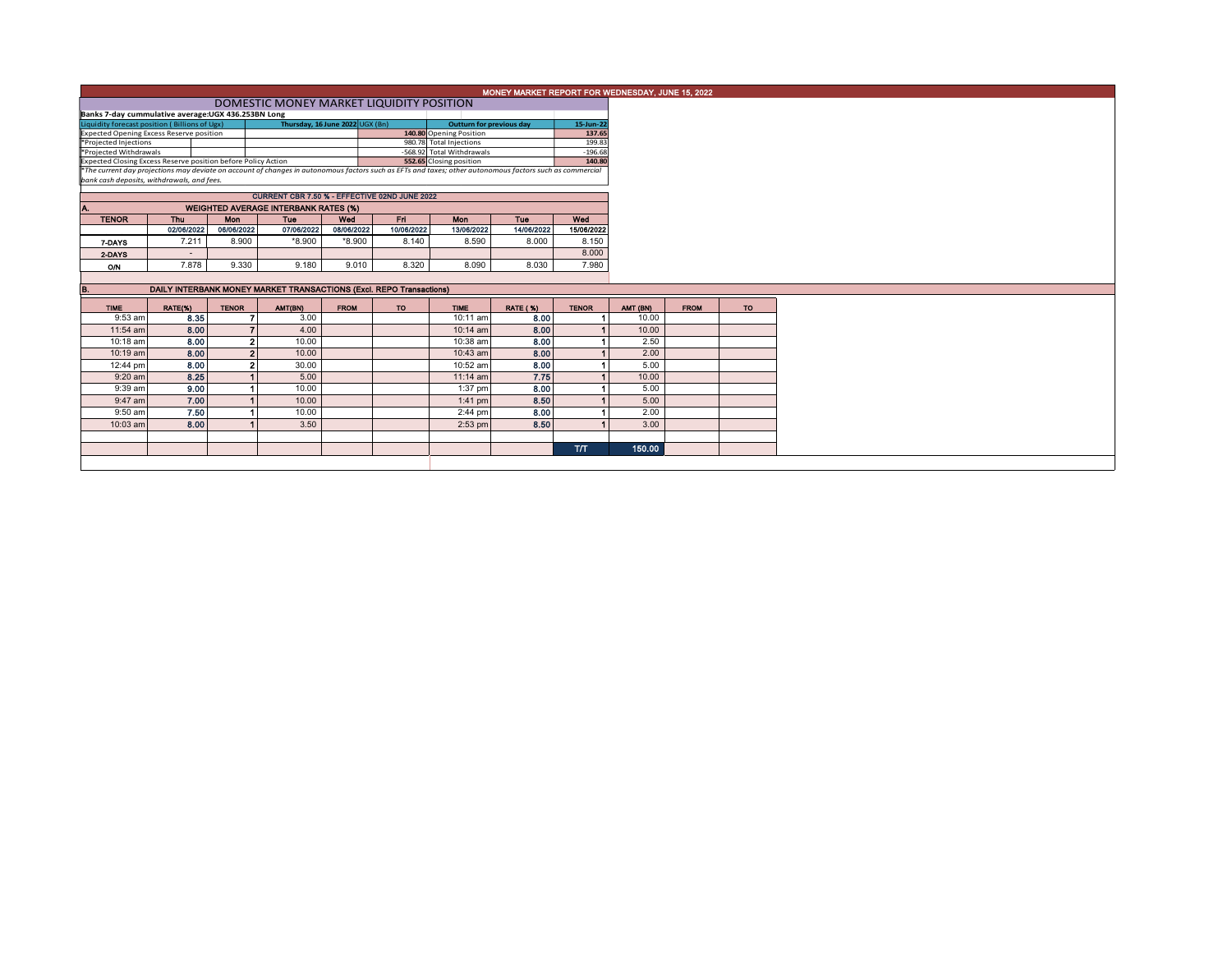

| ____                   |                                                                                             | .         | .         | --------  |                          | .            | .         | --------  | --------  | .         | .                        |           | _____    |
|------------------------|---------------------------------------------------------------------------------------------|-----------|-----------|-----------|--------------------------|--------------|-----------|-----------|-----------|-----------|--------------------------|-----------|----------|
|                        | 16-Jun-22                                                                                   | 23-Jun-22 | 30-Jun-22 | 07-Jul-22 | 14-Jul-22                | 21-Jul-22    | 28-Jul-22 | 04-Aug-22 | 18-Aug-22 | 10-Nov-22 | 08-Dec-22                | 19-Jan-23 |          |
| <b>REPO</b>            | 745.53                                                                                      |           |           |           | $\overline{\phantom{a}}$ | -            |           |           |           | $\sim$    | $\overline{\phantom{a}}$ |           | 745.53   |
| <b>REV REPO</b>        |                                                                                             |           |           |           |                          |              |           |           |           | . .       |                          |           |          |
| <b>BOU BILL/DEPO A</b> |                                                                                             | 69.70     | 26.03     | 652.14    |                          |              | 41.06     | 66.00     | 26.60     | 15.00     | 22.13                    | 12.57     | 931.23   |
| <b>TOTALS</b>          | 745.53                                                                                      | 69.70     | 26.03     | 652.14    | <b>COL</b>               | $\mathbf{r}$ | 41.06     | 66.00     | 26.60     | 15.00     | 22.13                    | 12.57     | 1.676.76 |
|                        | Total O/S Deposit Auction & BOU Bill balances held by BOU up to 19 JANUARY 2023; UGX 931 BN |           |           |           |                          |              |           |           |           |           |                          |           |          |
|                        | Total O/S Repo, Reverse Repo, BOU Bill balances held by BOU: UGX 1,677 BN                   |           |           |           |                          |              |           |           |           |           |                          |           |          |

| (EI) STOCK OF TREASURY SECURITIES                                                    |                                     |                    |                  |                 | <b>MONETARY POLICY MARKET OPERATIONS</b><br>EII) |                   |               |            |              |              |  |  |  |
|--------------------------------------------------------------------------------------|-------------------------------------|--------------------|------------------|-----------------|--------------------------------------------------|-------------------|---------------|------------|--------------|--------------|--|--|--|
|                                                                                      | LAST TBIILS ISSUE DATE: 25-MAY-2022 |                    |                  |                 | (VERTICAL REPOS, REV-REPOS & BOU BILL)           |                   |               |            |              |              |  |  |  |
| On-the-run O/S T-BILL STOCKs (Bns-UGX)                                               |                                     |                    | 5.251.92         | 16/06/2022      | OMO                                              | <b>ISSUE DATE</b> | <b>AMOUNT</b> | <b>WAR</b> | <b>RANGE</b> | <b>TENOR</b> |  |  |  |
| On-the-run O/S T-BONDSTOCKs(Bns-UGX)                                                 |                                     |                    | 24.293.95        | 16/06/2022 REPO |                                                  | $13$ -May -       | 72.00         | 6.500      |              |              |  |  |  |
| 29,545.87<br>TOTAL TBILL & TBOND STOCK- UGX                                          |                                     |                    |                  |                 | <b>REPO</b>                                      | 17-May -          | 3.00          | 6.500      |              |              |  |  |  |
| O/S=Outstanding                                                                      |                                     |                    |                  |                 | <b>REPO</b>                                      | $19$ -May -       | 40.00         | 6.500      |              |              |  |  |  |
| <b>MATURITY</b>                                                                      | <b>TOTAL STOCK</b>                  | <b>YTM (%)</b>     | <b>CHANGE IN</b> |                 | <b>REPO</b>                                      | $20$ -May -       | 40.00         | 6.500      |              |              |  |  |  |
|                                                                                      | <b>CKDU HB)</b>                     | <b>AT CUT OFF*</b> | YTM (+/-)        |                 | <b>REPO</b>                                      | $23$ -May -       | 29.00         | 6,500      |              |              |  |  |  |
| 91                                                                                   | 98.70                               | 7.952              | 1.451            |                 | <b>REPO</b>                                      | 24-May -          | 146.00        | 6.500      |              |              |  |  |  |
| 182                                                                                  | 349.69                              | 9.000              | 1.011            |                 | <b>REPO</b>                                      | $25$ -May -       | 178.50        | 6.500      |              |              |  |  |  |
| 364                                                                                  | 4,803.52                            | 10.000             | 1.000            |                 | <b>REPO</b>                                      | $26$ -May         | 399.00        | 6.500      |              |              |  |  |  |
| 2YR                                                                                  | 1,046.00                            | 9.900              | $-0.590$         |                 | <b>REPO</b>                                      | $27$ -May -       | 147.00        | 6.500      |              |              |  |  |  |
| 3YR                                                                                  | 93.00                               | 12.090             | $-1.010$         |                 | <b>REPO</b>                                      | $30$ -May -       | 95.00         | 6,500      |              |              |  |  |  |
| 5YR.                                                                                 | 963.61                              | 14,500             | 0.110            |                 | <b>REPO</b>                                      | $31$ -May         | 93.00         | 6.500      |              |              |  |  |  |
| 10YR                                                                                 | 9.826.78                            | 13.750             | 0.250            |                 | <b>REPO</b>                                      | $02$ -Jun $-$     | 123.00        | 7.500      |              |              |  |  |  |
| 15YR                                                                                 | 9.437.55                            | 14.390             | $-1.510$         |                 | <b>REPO</b>                                      | $08$ -Jun $-$     | 20.00         | 7.500      |              |              |  |  |  |
| 20YR                                                                                 | 2,927.02                            | 17.008             | 1.108            |                 | <b>REPO</b>                                      | $10$ -Jun $-$     | 215.00        | 7.500      |              |              |  |  |  |
| Cut OFF is the lowest price/highest vield that satisfies the auction awarded amount. |                                     |                    |                  |                 | <b>BOU BILL</b>                                  | $10$ -Jun $-$     | 14.91         | 8.297      |              | 27           |  |  |  |
|                                                                                      |                                     |                    |                  |                 | <b>BOU BILL</b>                                  | $10$ -Jun $-$     | 7.90          | 7.500      |              | 55           |  |  |  |
|                                                                                      |                                     |                    |                  |                 | <b>REPO</b>                                      | $13$ -Jun $-$     | 371.00        | 7.500      |              | ă            |  |  |  |
|                                                                                      |                                     |                    |                  |                 | <b>BOU BILL</b>                                  | $13$ -Jun $-$     | 561.05        | 7.996      |              | 24           |  |  |  |
|                                                                                      |                                     |                    |                  |                 | <b>BOU BILL</b>                                  | $13$ -Jun $-$     | 24.70         | 8.511      |              | 52           |  |  |  |
|                                                                                      |                                     |                    |                  |                 | <b>REPO</b>                                      | $14$ -Jun $-$     | 3.00          | 7.500      |              |              |  |  |  |
|                                                                                      |                                     |                    |                  |                 | <b>REPO</b>                                      | $15$ -Jun $-$     | 156.00        | 7.500      |              |              |  |  |  |

WAR-Weighted Average Rate